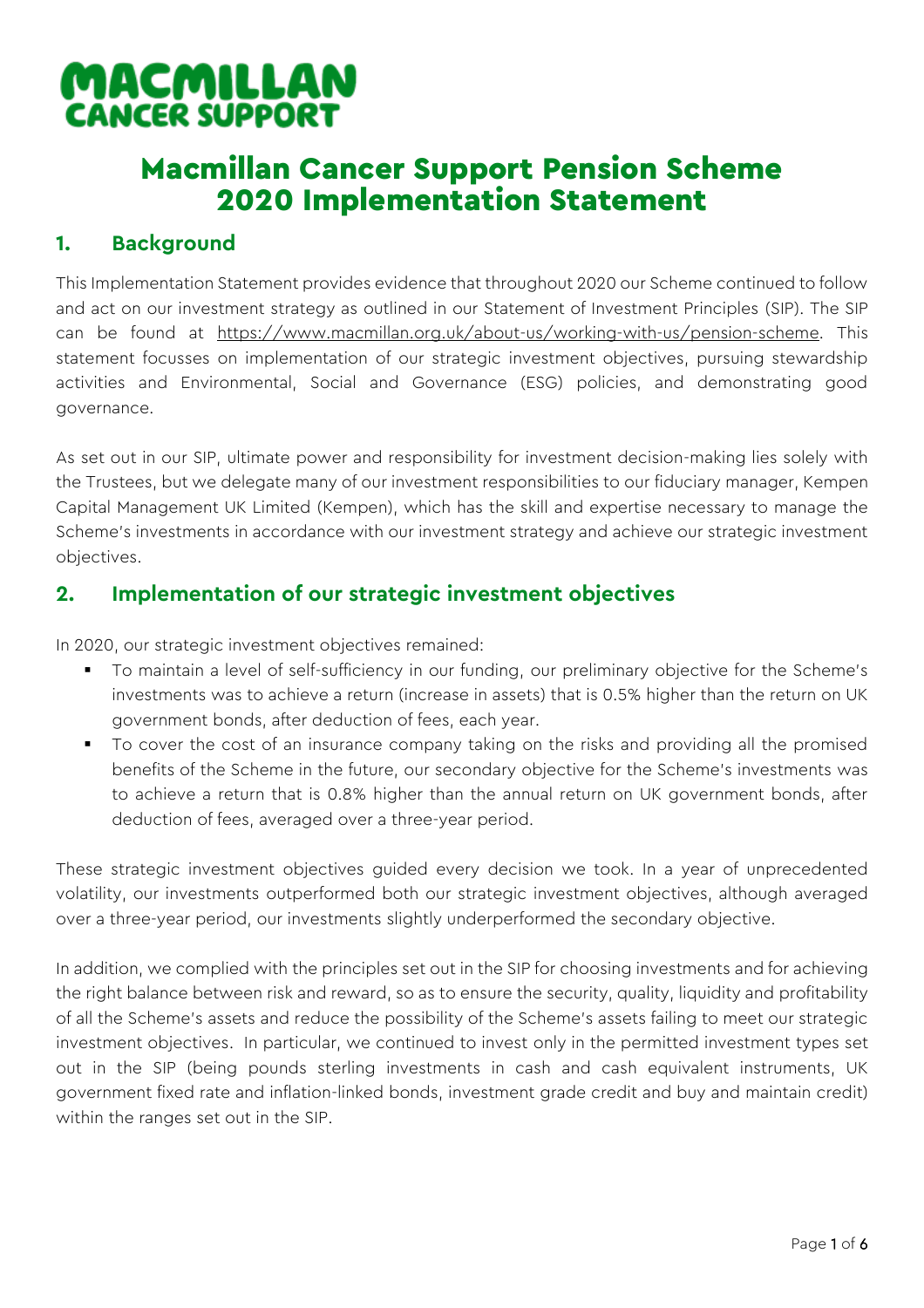## **3. Pursuing stewardship activities and ESG policies**

Our SIP sets out the approach we have agreed with Kempen to ethical investing and sustainability, and corporate governance and socially responsible investing (SRI). This approach is necessarily restricted by our limited ability to directly influence the action of companies due to the Scheme investing in pooled funds and not having any direct or indirect equity investments. During 2020 Kempen has implemented and maintained this approach on our behalf. In particular:

#### • **General engagement with investment managers used by the Scheme (IMs)**

They have engaged with the IMs, encouraging them to actively engage with the companies in which they invest to protect and enhance the value of assets and exercise voting and/or other rights. Kempen encouraged each IM to discharge its responsibilities in respect of its investments in accordance with that IM's own corporate governance policies and current best practice, including the UK Corporate Governance Code and UK Stewardship Code; to improve its practices; and to take ESG factors and their associated risks into account when exercising the rights attaching to its investments and in taking decisions relating to the selection, retention and realisation of investments. Kempen engaged on topics such as remuneration policy, corporate governance, transparency, working conditions and climate change. Kempen used the following methodology to engage with IMs:

- **•** ESG criteria are assessed based on international conventions and initiatives, such as UN Global Compact and the Principles for Responsible Investment (PRI)
- **E** All IMs are screened against ESG criteria before inclusion in Kempen's approved IM list. For example:
	- does the IM have a responsible investment policy?
	- is the IM open for a dialogue on ESG criteria?
	- does the IM have exposure to companies that are on Kempen's exclusion & avoidance list?
- All IMs are reviewed against ESG criteria on an ongoing basis. For example:
	- **-** do responsible investing considerations continue to be integrated into the IM's investment process?
	- **-** is the IM making progress against ESG criteria eg by addressing Kempen's concerns?
	- **-** is the IM well informed and up-to-speed on ESG criteria and initiatives?
	- **-** periodic screening of all the underlying equity and debt securities held by IMs within their investment products to check for companies that are on Kempen's exclusion & avoidance list.
- Kempen encourages the IMs to improve their practices where appropriate

#### • **Collaborative engagement initiatives**

Kempen was an active member and a lead investor in several collaborative engagement initiatives, working collaboratively with peer investors and other stakeholder organisations to amplify their impact and make transformative change happen on a global scale.

#### • **Kempen's assessment of stewardship and ESG**

In recent years, Kempen has been developing a new framework for assessing stewardship and ESG, which culminated in the introduction of their Sustainability Spectrum in 2020. It is used to determine a sustainability score for investee companies and a range of different financial products (e.g. externally managed funds). This helps to define whether the product or service is one that aims only to 'avoid harm' (a score of 3 – which is now a requirement for all external products used by Kempen) or whether it is more ambitious in its sustainability goals.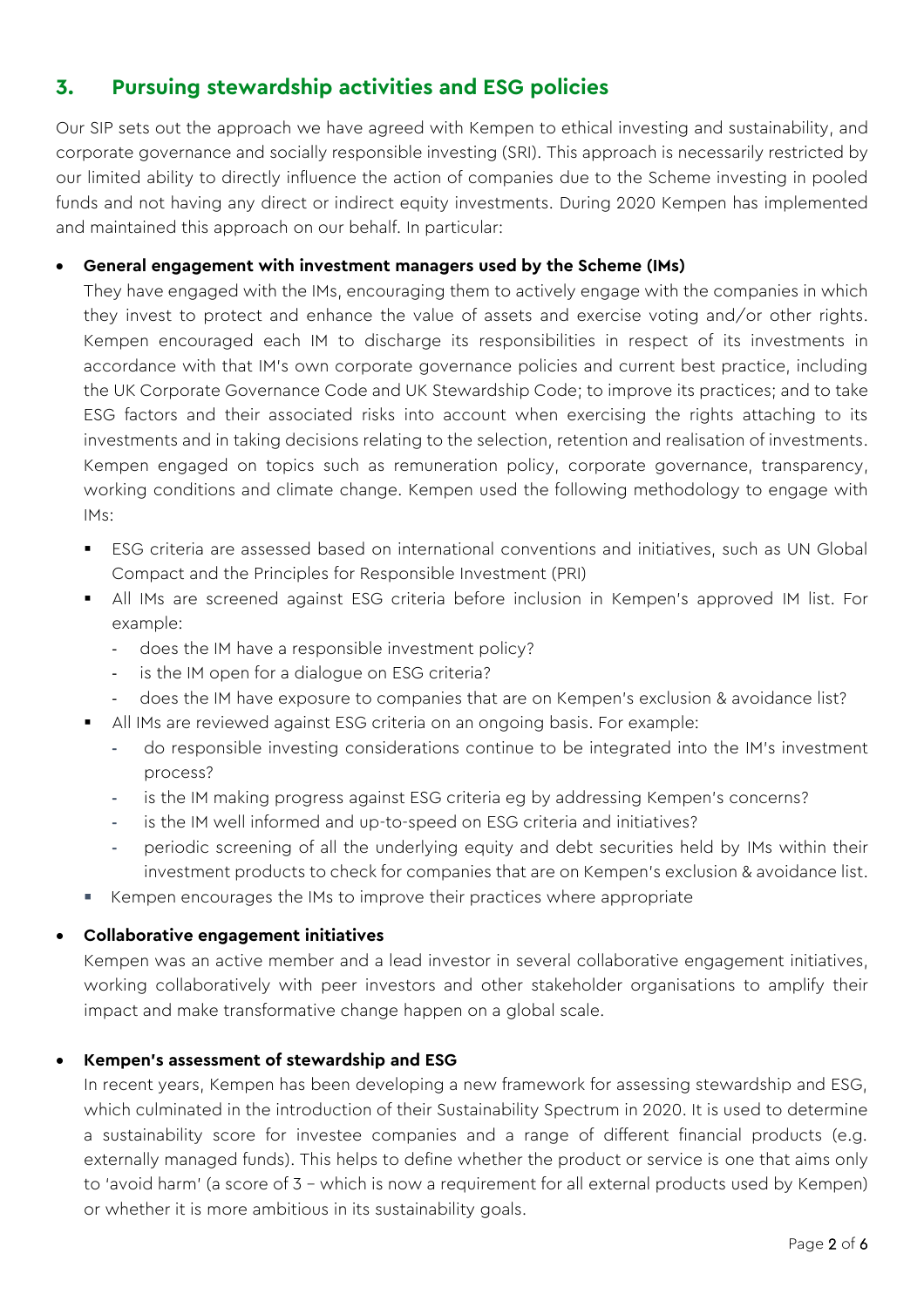## The five levels of the Sustainability spectrum are:



5.

In 2020, Kempen started to use the new Sustainability Spectrum to score IMs. It was decided that the Kempen IM selection and monitoring team would begin by mapping the listed IMs they work with. By the end of 2020, they had completed scoring for 83 listed funds based on the new framework, which represented around 24% of Kempen's assets under management: 2% of the funds scored Basic (score 2); 15% scored Avoid harm (score 3); 7% scored Do better (score 4); <1% scored Do good (score 5). The distribution of the 83 funds' ESG scores between the five Sustainability levels were: 26% Basic; 52% Avoid harm; 18% Do better; and 4% Do good. Currently, the funds used by the Scheme are in the Avoid harm level.

#### • **Removing the Scheme's exposure to tobacco investments**

The Trustees believe most Scheme members would not want the Scheme to be invested in tobacco, and therefore the SIP includes a commitment to working with Kempen to remove exposure to tobacco companies. Tobacco companies are included on Kempen's exclusion and avoidance list, which means Kempen actively encourages IMs it selects to remove tobacco exposure from their products

During 2020, on behalf of the Trustees, Kempen engaged with M&G Investments (M&G) with respect to the inclusion of tobacco related issuers within the M&G PP Long Dated Corporate Bond Fund, in which a proportion of the Scheme's assets are invested. As a result of this engagement, M&G agreed to remove all tobacco related exposure from the fund, which was done during Q4 2020. The Trustees and Kempen consider this to be one of their major achievements in implementation of the SIP in 2020.

#### • **Kempen's report on M&G Investments (M&G)**

M&G is a corporate bond IM used by the Scheme. Kempen has reported to the Trustees that, although bond holders normally have less influence than equity holders when engaging with investee companies, M&G considers it important to engage with issuers of debt regarding material ESG issues, so as to gain a better understanding of the investment risks, and to encourage improved ESG practices.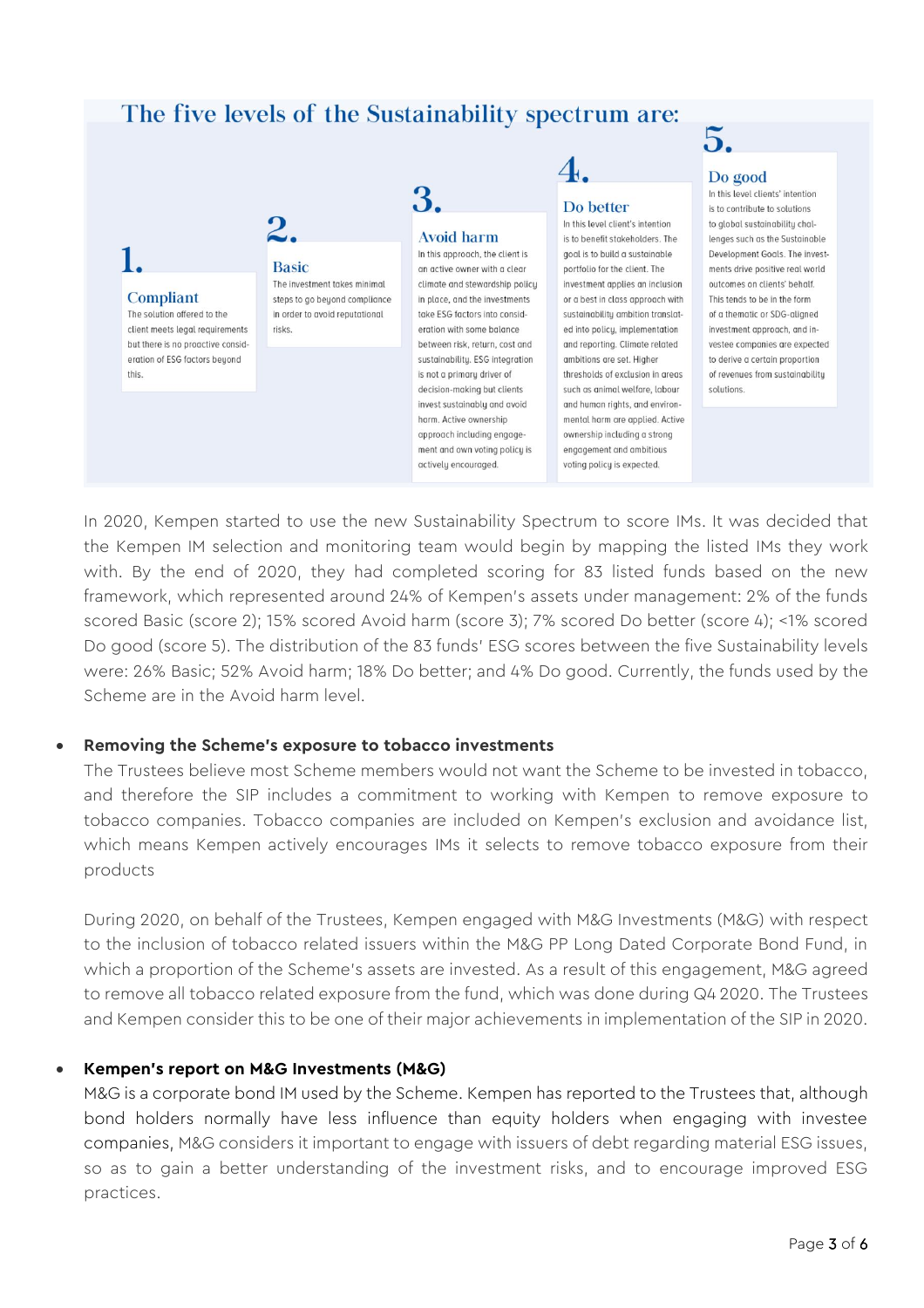Over the course of 2020, M&G's Fixed Income team carried out 464 interactions with companies where ESG matters were discussed. In addition, M&G's Stewardship & Sustainability team had 256 additional meetings with company chairs and/or directors and/or executives. Some examples of more specific engagements on behalf of their investors in the M&G PP Long Dated Corporate Bond Fund are set out in the Appendix.

M&G is willing to act collectively with other UK and overseas investors where it is in the interest of their clients to do so, and they are therefore supportive of collaborative engagements. As a result, M&G's Stewardship & Sustainability team took part in numerous events related to responsible investment over 2020. They are also aware that it is important to stay engaged with the market, and they are therefore members of several industry working groups and committees<sup>1</sup>.

#### • **Kempen's report on Insight Investment (Insight)**

Insight is another corporate bond IM used by the Scheme. Kempen has reported to the Trustees that Insight participates in a range of associations and collaborative initiatives, including as a founding signatory to the UN-supported Principles for Responsible Investment (PRI), as well as the UK Stewardship code.<sup>2</sup>

During 2020, Insight's credit team amended one of their key investment tools, the 'landmine checklist', to include climate risk as a discrete risk alongside ESG and other credit-material factors This addition will ensure all debt investments will now also be assessed based on their exposure to transitional or physical climate risk.

Insight continued to avoid tobacco companies within their strategic credit portfolios, while they also continued a range of long-term engagements with different companies on behalf of their fixed income investors. Overall, there were $^{\rm 3}$ 1,210 instances of engagement over 2020, of which 90% included some form of ESG dialogue. This included companies from 64 countries, including 30 from emerging markets. 33% of the meetings where with Insight exclusively and 61% of the meetings included the company's board or senior management.

In one example, Insight ended up selling debt holdings in the freight transportation company, Burlington Northern Santa Fe Railway Company, within their strategic credit portfolios (which includes the buy and maintain corporate bond strategy which the Scheme is invested in). Relative to its peers and standard market practice, Insight felt that the issuer's governance rating was weak. They sought to engage with the company to better understand its approach and encourage improvement but, given the lack of willingness to engage, coupled with their belief that the bonds were not trading in line with these risks, they decided to exit their position.

Insight also take a proactive role in ensuring the long-term sustainability and resilience of the markets in which they operate, by engaging on significant and regulatory issues. This included engagement on RPI reform, which Insight believe could have negative implications for millions of UK pensioners. As a result, Insight aimed to draw attention to the potential impact of the proposed change and to ensure everyone had an opportunity to make their voice heard. Despite their efforts, in November

<sup>3</sup> Data provided by Insight Investment

<sup>&</sup>lt;sup>1</sup> For further information, please se[e mandg-2020-annual-stewardship-report.pdf,](https://www.mandg.com/dam/investments/professional-investor/gb/en/documents/funds-literature/brochures/mandg-2020-annual-stewardship-report.pdf) from page 40

<sup>&</sup>lt;sup>2</sup> Please se[e Responsible investment | Insight Investment](https://www.insightinvestment.com/investing-responsibly/) an[d stewardship-code.pdf \(insightinvestment.com\)](https://www.insightinvestment.com/globalassets/documents/responsible-investment/stewardship-code/stewardship-code.pdf) for further details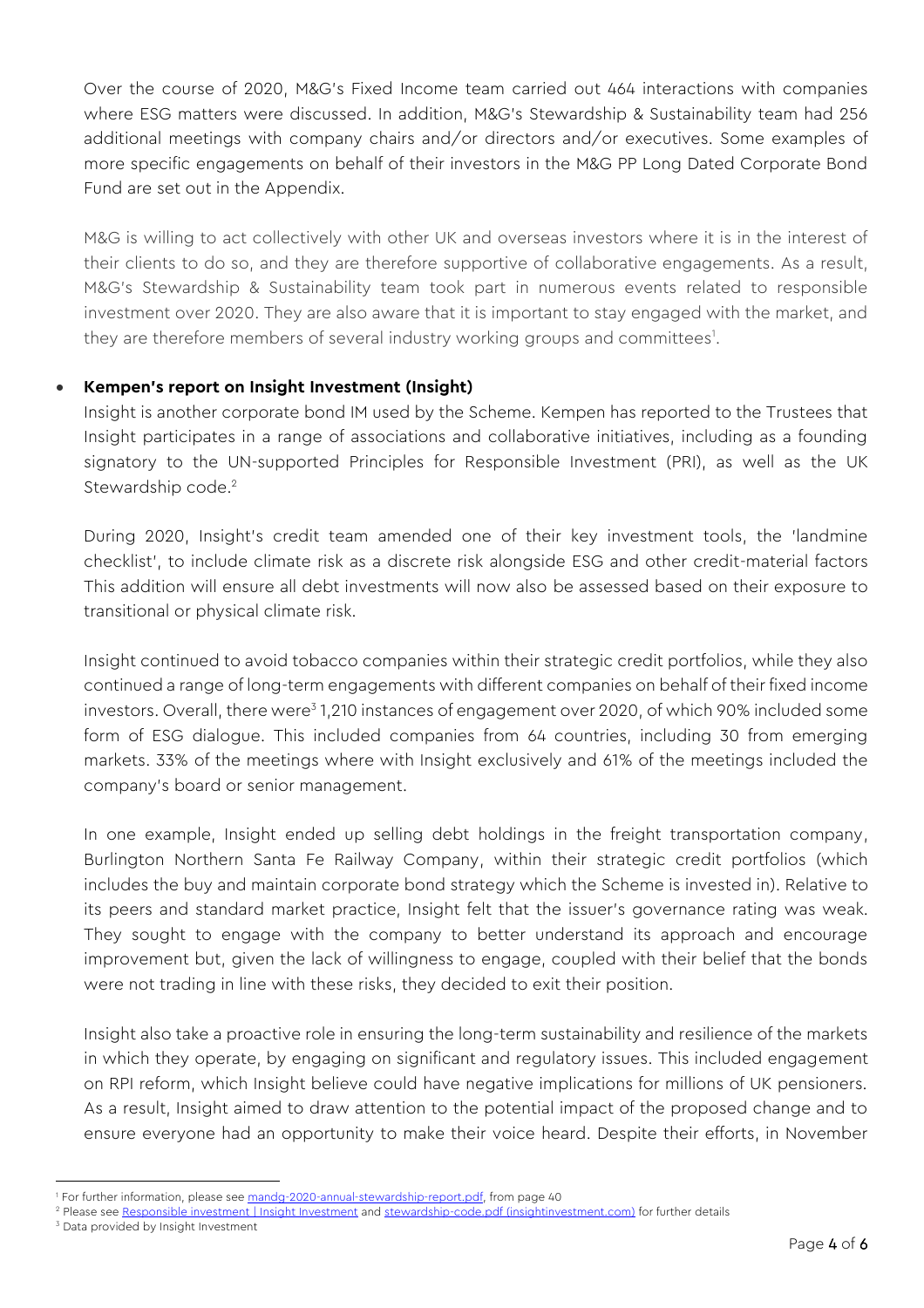2020 the UK government announced it would go ahead with planned reforms, with the RPI/ CPIH alignment beginning from 2030.

## **4. Demonstrating good governance**

Our SIP details how we:

- go about investing in the right way by following best practice when it comes to good governance and how we achieve our strategic investment objectives; and
- have the right advisers and systems we need to have in place.

In 2020, the Trustees complied with our principal responsibilities in the SIP. In particular, we:

- carried out a major update and rewrite of the SIP to comply with new regulations and make it more engaging for members when it was made publicly available on Macmillan's website (see [https://www.macmillan.org.uk/about-us/working-with-us/pension-scheme\)](https://www.macmillan.org.uk/about-us/working-with-us/pension-scheme);
- held three formal Trustees' meetings where we monitored the performance of our investments and their compliance with the SIP, took investment advice from Kempen and questioned Kempen about investment matters;
- received written monthly and quarterly reports from Kempen detailing investment performance and compliance with the SIP;
- reviewed Kempen's annual stewardship and responsible investment report 2019;
- monitored the performance of Kempen and started a rigorous process (led by the Scheme's investment governance adviser) to tender for fiduciary management services, which concluded in 2021 and resulted in the reappointment of Kempen;
- took advice on matters related to investments from our other advisers as required;
- reviewed our strategic investment objectives in the light of the Scheme's financial position and particularly its triennial actuarial valuation as at 31 December 2019; and
- engaged with the Scheme's Principal Employer, Macmillan Cancer Support, in relation to our investment strategy.

Our intention, as set out in the SIP, remains to review the SIP at least every three years or if there is a need for a significant change in our investment strategy, including our strategic investment objectives. The last update was carried out in January 2020 and the current SIP can be found at [https://www.macmillan.org.uk/about](https://www.macmillan.org.uk/about-us/working-with-us/pension-scheme)[us/working-with-us/pension-scheme](https://www.macmillan.org.uk/about-us/working-with-us/pension-scheme)

The Trustees are satisfied that their actions taken over the year are consistent with the SIP.